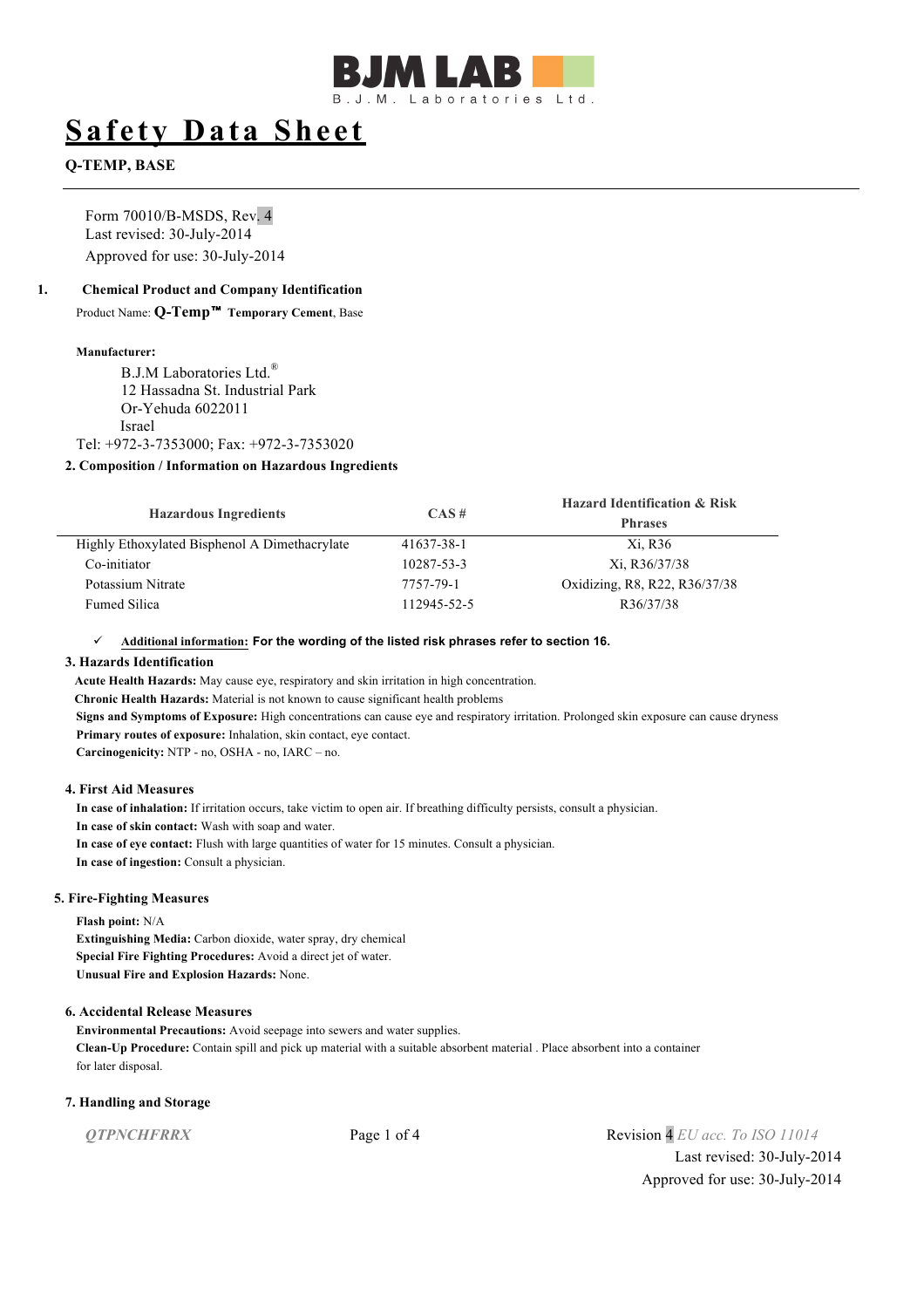

B.J.M. Laboratories Ltd.

**Handling:** No special measures necessary if handled according to instruction

**Storage:** Keep container tightly closed when not in use. Store in a cool, dry location. Keep material in original packaging. Storage away from light, open flames, contamination and prolonged storage above 24°C (75°F).

#### **8.Exposure Controls / Personal Protection**

**Exposure Controls:** Use only in well-ventilated areas **Respiratory Protection:** Avoid inhalation of vapors. No special protection under normal use. **Hand and Skin Protection:** Avoid unnecessary skin contact. Wear latex gloves when handling **Eye Protection:** Wear safety goggles or safety glasses with side shields when handling, **Hygiene Measures:** Remove spilled material from skin and clothing. Do not eat or drink when handling this material

## **9. Physical and Chemical Properties**

**Appearance:** Gold-Yellow paste **Odor:** Specific odor **Boiling Point:** N/A **Evaporation Rate** (Water = 1)**:** N/A **Vapor Density**  $(Air = 1)$ :  $N/A$ **Solubility in Water:** Insoluble

#### **10. Stability and Reactivity**

**Stability:** This material is stable. **Hazardous Reactions:** None if handled according to directions

**Hazardous Polymerization:** May occur.

**Conditions to Avoid:** Heat, UV light

**Incompatibility:** Free radicals, reducing agents, heavy metal ions

**Hazardous Decomposition Products:** Carbon dioxide, water, carbon monoxide, acrylic decomposition products, depending on conditions of heating and burning.

#### **11. Toxicological Information**

**Acute oral toxicity:** LD50 (rat) > 5000mg/KG

**Irritation of Skin:** Dryness and irritation possible upon prolonged exposure **Allergic Effects:** Methacrylate sensitive individuals may exhibit an allergic reaction.

### **12. Ecological Information**

Do not discharge into sewers or water supplies **Environmental persistence and degradability:** no data available **Ecotoxicity:** no data available

### **13. Disposal Considerations**

May be disposed of in landfill or Incinerator In accordance with local, state and federal regulations

#### **14. Transport Information**

| 14.1 Transport at land | <b>ADR</b>           | <b>RID</b>                      |
|------------------------|----------------------|---------------------------------|
|                        | <b>UN Number</b>     | Kemler                          |
|                        |                      | <b>Number</b>                   |
|                        | <b>Packing Group</b> |                                 |
|                        | Proper shipping name |                                 |
| 14.2 Transport at sea  | <b>ADNR</b>          | <b>IMDG</b>                     |
|                        | <b>UN Number</b>     |                                 |
|                        | <b>EMS</b>           | <b>MFAG</b>                     |
|                        | <b>Packing Group</b> |                                 |
|                        | Proper shipping name |                                 |
| 14.3 Air transport     | <b>ICAO/IATA-DGR</b> |                                 |
|                        | <b>UN Number</b>     |                                 |
| <b>OTPNCHFRRX</b>      | Page 2 of 4          | Revision 4 EU acc. To ISO 11014 |
|                        |                      | Last revised: 30-July-2         |

d:  $30$ -July-2014 Approved for use: 30-July-2014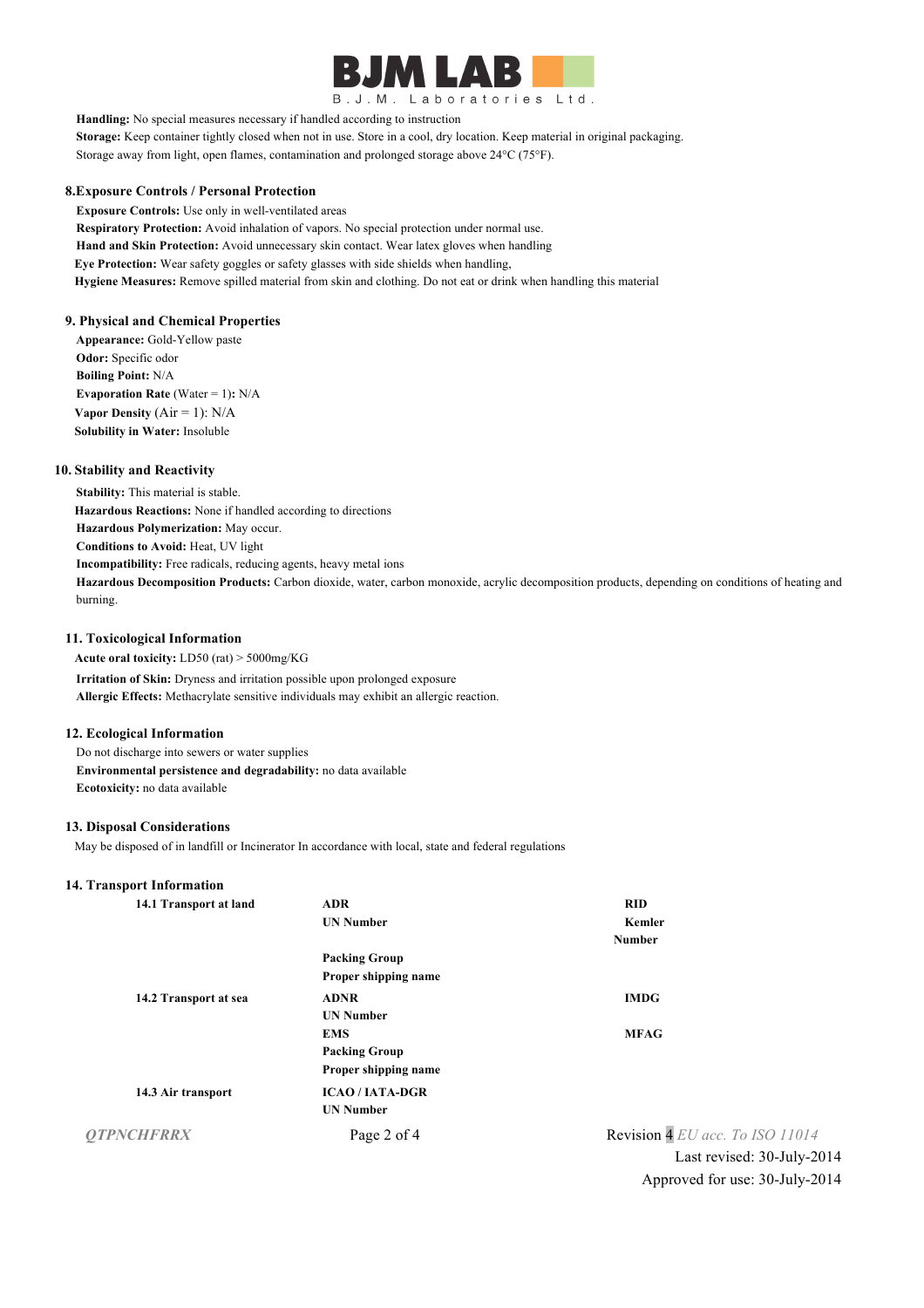

B.J.M. Laboratories Ltd.

**Proper shipping name Subsidiary Risk Labels Packing Group**

**U.S. DOT Shipping Name:** Not Regulated **U.S. DOT Hazard Class:** None **U.N./N.A. Number** None **U.S. DOT Packing Group:** None **Other:** Not considered hazardous cargo

### **15. Regulatory Information**

**This product requires classification according to the criteria of EC. The product is a medical device according to the EC-directive 93/42.**

| 15.1 UN Number                   |                                                         |
|----------------------------------|---------------------------------------------------------|
| <b>15.2 National regulations</b> |                                                         |
| 15.3 EU number                   |                                                         |
| 15.4 Hazard symbols              |                                                         |
|                                  |                                                         |
|                                  |                                                         |
|                                  |                                                         |
|                                  | Xi,                                                     |
| 15.5 Hazard designation          |                                                         |
|                                  | Xi: Irritant.                                           |
| 15.6 Risk phrases                |                                                         |
|                                  | R: 36, 37/38,                                           |
|                                  | 36 Irritating to eyes.                                  |
|                                  | 37/38 Irritating to respiratory system and skin.        |
| 15.7 Safety phrases              |                                                         |
|                                  | S: 2, 9, 16, 23, 26, 28, 24/25, 37/39                   |
|                                  | 2 Keep out of the reach of children.                    |
|                                  | 9 Keep container in a well-ventilated place.            |
|                                  | 16 Keep away from sources of ignition - No smoking.     |
|                                  | 23 Do not breathe vapour.                               |
|                                  | 26 In case of contact with eyes, rinse immediately with |
|                                  | plenty of water and seek medical advise.                |
|                                  | 28 After contact with skin, wash immediately with       |
|                                  | plenty of water and soap.                               |
|                                  | 24/25 Avoid contact with skin and eyes.                 |
|                                  |                                                         |
|                                  | 37/39 Wear suitable gloves and eye/face protection.     |

**U.S.-O.S.H.A. Status:** This material is not hazardous under the criteria of the U.S Federal Hazard Communication Standard.

## **16. Other Information**

These data are based on our present knowledge. However, they shall not constitute a guarantee for any specific product features and shall establish a legally valid contractual relationship.

## **Relevant R-phrases**

```
22 Harmful if swallowed.
36/37/38 Irritating to eyes, respiratory system and skin.
Xi Irritant.
```
Material should be maintained in original containers. Empty containers should not be re-used.

*QTPNCHFRRX* Page 3 of 4 Revision 4 *EU acc. To ISO 11014* Last revised: 30-July-2014 Approved for use: 30-July-2014